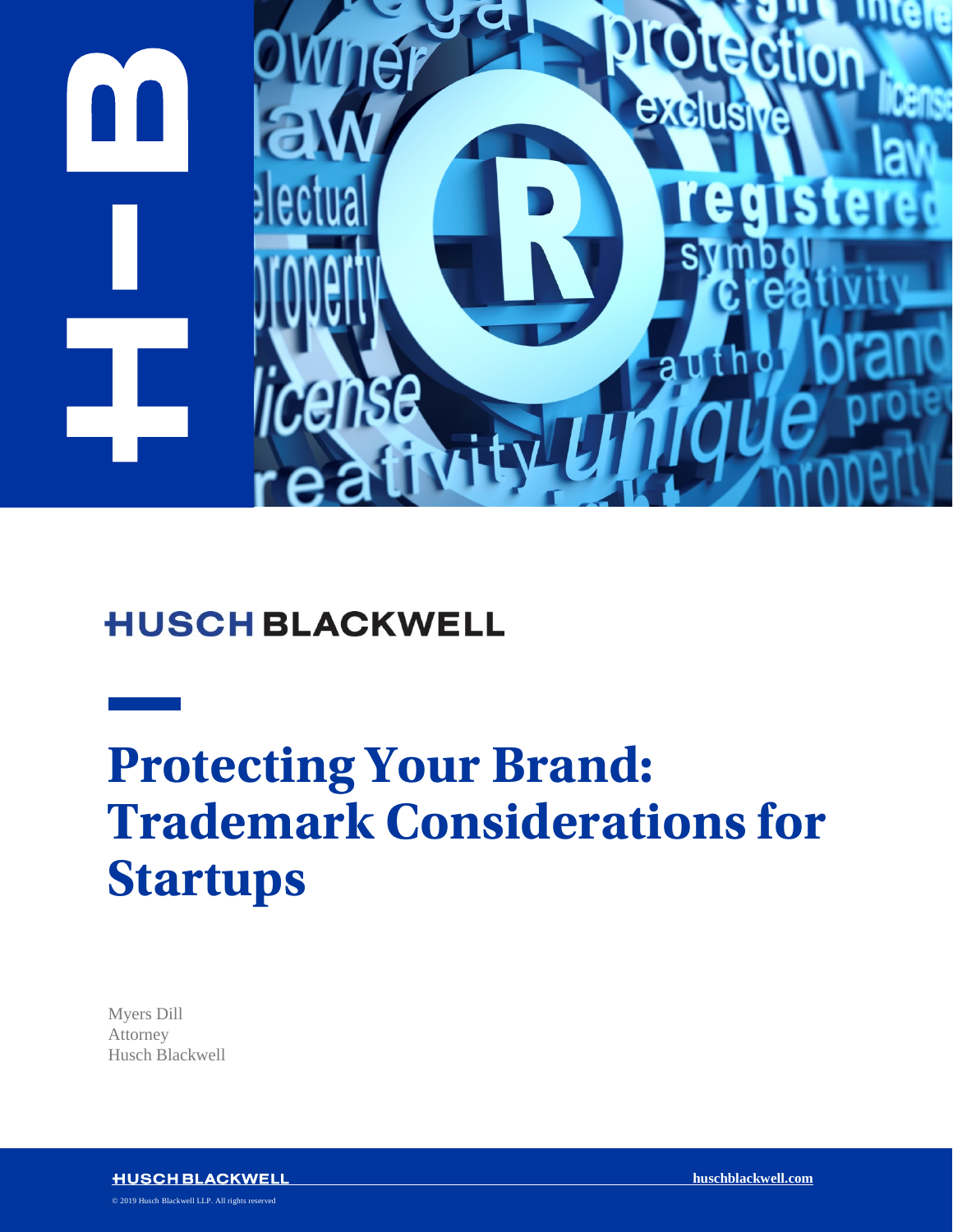### **HUSCH BLACKWELL**

Startups come in a variety of flavors, and not all of them want or need trademark or service mark protection, especially during the earliest stages of product or concept development. However, for businesses ready to commercialize products and services, protecting the emerging brand of key products-or the business itself-can be a vital safeguard as they go to market.

Trademarks and service marks cover a very elastic idea: source identification. While there are legal limitations concerning what can be covered, over the years many kinds of source identifiers have been recognized as being capable of operating as a trademark. The most familiar form of source identification is a word, logo or slogan used in the traditional manner as a trademark; however, other types of source identifiers may be accepted as trademarks, including product packaging, sounds, scents, colors, shapes, and even distinctive buildings or building parts.

In a dynamic economy featuring a constant stream of new business creation, even brilliantly unique ideas won't stay unique for long, especially if they are commercially successful. That's where trademarks can protect the value of great ideas and go-to-market strategies. Ultimately, a well-thought-out approach to trademarks will help companies:

- Distinguish goods or services from those of competitors
- Guarantee the quality of the goods or services bearing the trademark
- Build goodwill in your company
- Prevent confusion in the marketplace
- Prevent others from free-riding

When contemplating when and how to develop a trademark strategy, entrepreneurs should bear in mind a few key principles.

#### **1. Choose the Right Mark.**

The most common errors when choosing a mark for adoption are (a) selecting generic or obvious descriptors and (b) failing to clear marks for use. Startups should opt for distinctive, even fanciful, words and logos over something purely descriptive. Once chosen, a prospective mark should be vetted to ensure that it is free and clear to use without conflicting with existing marks so as to prevent receiving a dreadful cease and desist letter or, worse yet, being dragged into court.